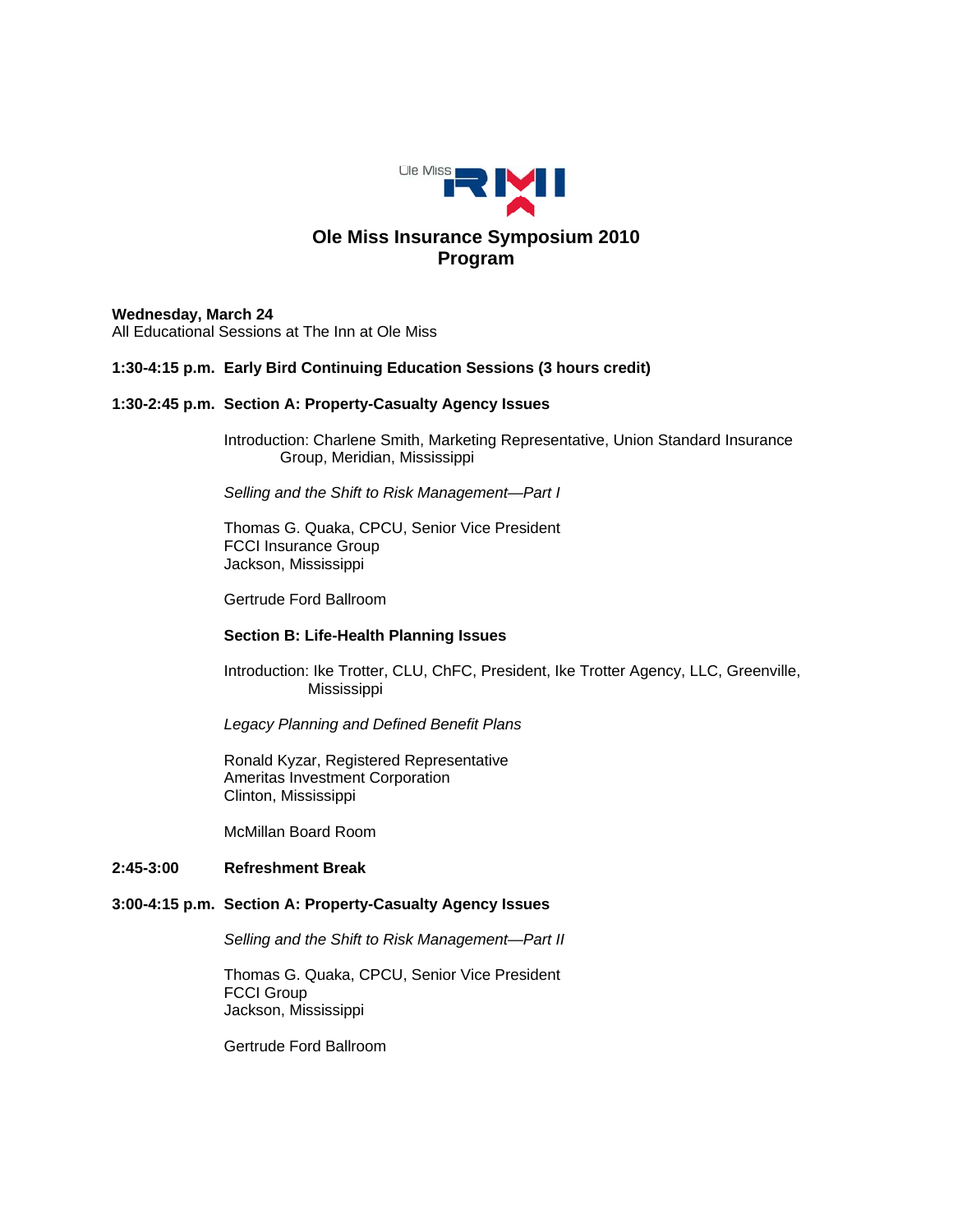#### **Wednesday, March 24 (cont'd)**

#### **3:00-4:15 p.m. Section B: Life-Health Planning Issues**

Introduction: Ike Trotter, CLU, ChFC, President, Ike Trotter Agency, LLC, Greenville, Mississippi

*The Facts Will Set You Free Common Sense Is the Name of the Game* 

Michael M. Anderson, CLU, Principal Anderson Insurance Indianola, Mississippi McMillan Board Room

### **6:30 p.m. Ole Miss Baseball vs. Saint Louis University**

Oxford University Stadium – Bullpen Club Tent

# **7:00-10:00 p.m. Opening Reception**

 Oxford-University Club 265 North Lamar Boulevard (just north of the Courthouse Square) Sponsored by Webb, Sanders, & Williams, P.L.L.C.

#### **Thursday, March 25**

All Sessions at The Inn at Ole Miss

### **7:30-8:10 a.m. Registration & Continental Breakfast**

# **8:10-8:30 a.m. Welcome Session**

- Dr. Ken Cyree, Dean, School of Business Administration, The University of Mississippi, University, Mississippi
- Hon. Mike Chaney, Commissioner, Mississippi Insurance Department, Jackson, Mississippi

Gertrude Ford Ballroom

### **8:30-9:20 a.m. Trends in Agency and Brokerage Operation (1 hour credit)**

 Introduction: Kent Edgecombe, Area President, Arthur J. Gallagher Risk Management Services, Inc., Ridgeland, Mississippi

 J. Patrick Gallagher, Jr., Chairman, President, and CEO Arthur J. Gallagher & Company Itasca, Illinois

Gertrude Ford Ballroom

# **9:20-9:30 a.m. Refreshment Break**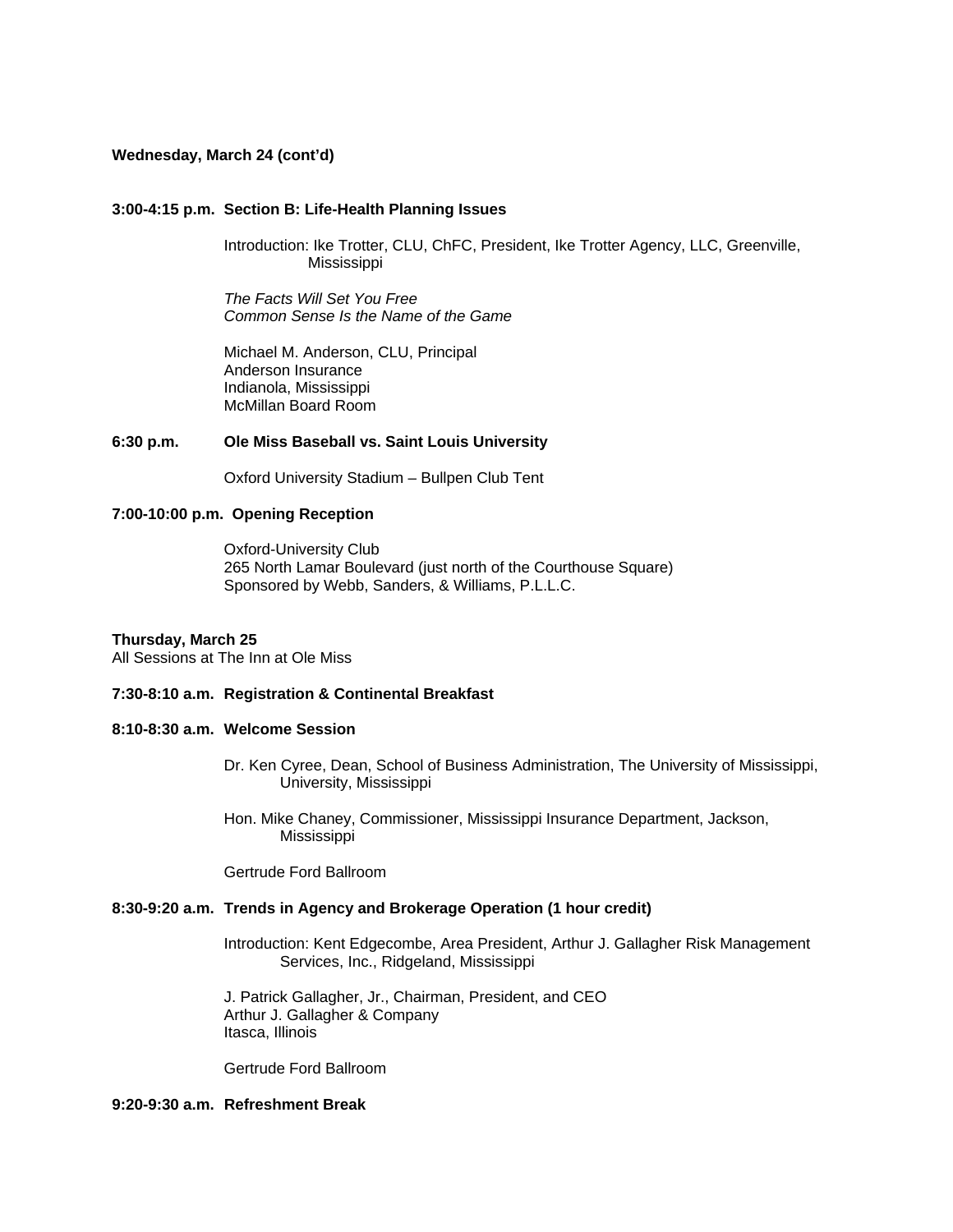# **Thursday, March 25 (cont'd)**

#### **9:30-10:20 a.m. Insurance Markets: An Industry in Transition (1 hour credit)**

Introduction: Ronald P. Tubertini, CIC, President and CEO, SouthGroup Insurance and Financial Services, Inc., Jackson, Mississippi

Robert P. Restrepo, Jr., Chairman, President, and CEO The State Auto Insurance Group Columbus, Ohio

Gertrude Ford Ballroom

# **10:20-10:30 a.m. Refreshment Break**

#### **10:30-11:20 a.m. Developments in the E&S and Specialty Lines Industry (1 hour credit)**

Introduction: Preston H. Gough, Jr., President, Southern Cross Underwriters, Inc., Jackson, Mississippi

Michael D. Miller, President and COO Scottsdale Insurance Group Scottsdale, Arizona

Gertrude Ford Ballroom

#### **10:30-11:20 a.m. Retirement Cash Flow Planning and Investment Selection Strategies (1 hour credit)**

Introduction: Aaron Jussely, Ole Miss Student

 Dudley M. Barnes, CFP, Principal Barnes-Pettey Financial Advisors Clarksdale, Mississippi

McMillan Board Room

#### **11:20-11:30 a.m. Refreshment Break**

#### **11:30 a.m.-12:20 p.m. Insurance Markets: A Regional View (1 hour credit)**

Introduction: Mike Breedlove, President and COO, W.S. Pharr & Co., Atlanta, Georgia

 Michael J. Plavnicky, President and CEO Montgomery Mutual Insurance Company Charlotte, North Carolina

Gertrude Ford Ballroom

#### **11:30 a.m.-12:20 p.m. Planning for Long-Term Care (1 hour credit)**

Introduction: Jacque Chamblee, Ole Miss Student

 Richard G. Barnes, Jr., CLU, ChFC, CFP, Registered Principal LPL Financial Ridgeland, Mississippi

McMillan Board Room